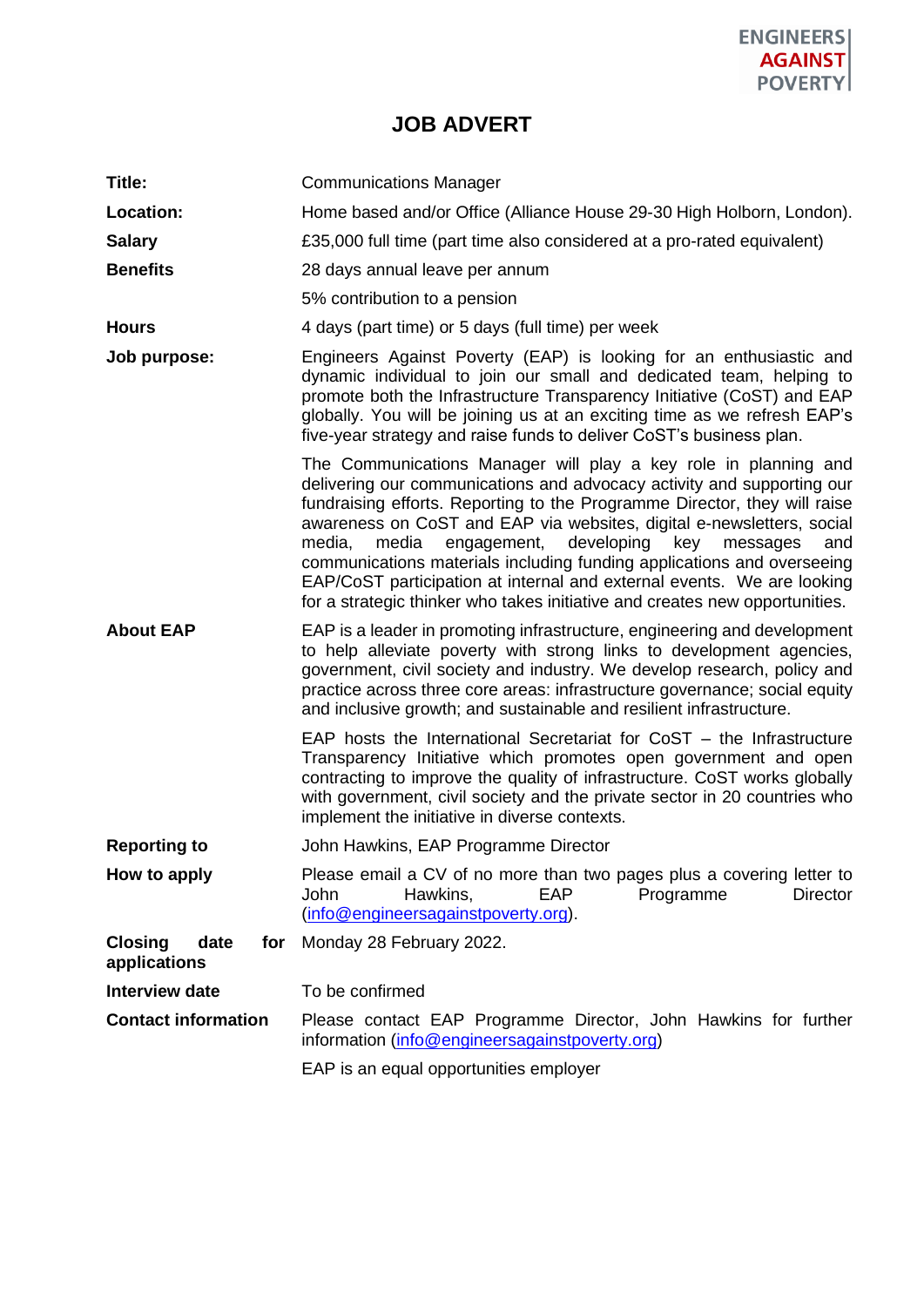# **JOB DESCRIPTION**

# **Key responsibilities: Strategy and planning (15%)**

- Develop and deliver impactful communications campaigns and projects, including those involving multiple partners.
- Support the delivery of EAP and CoST communication strategies.

### **Story development (15%)**

- Incorporate the successes, impacts and lessons from monitoring and evaluation activities into communications delivery, to share with CoST members and an external audience.
- Create, write, publish and disseminate communications materials, e.g. media briefs, presentations, case studies, toolkits and blogs.

# **Events (15%)**

• Organise virtual and in person events to promote CoST and other EAP programmes to a broad range of international stakeholders.

# **Digital (20%)**

- Develop compelling content for EAP and CoST websites.
- Manage our e-newsletter and social media, building our audience and engagement.
- Use lessons from digital performance to inform the team and improve our digital KPIs.

### **Relationships (10%)**

- Support CoST and EAP representation at meetings and conferences.
- Develop and maintain our contacts database for communicating our key messages.
- Identify and work with externals suppliers (e.g. designers, editors, translators) to deliver communications activities where appropriate.

### **Editing (10%)**

• Quality assure and edit content from internal and external contributors for publication, applying consistency in the approach.

### **Fundraising (15%)**

Support fundraising activities including strategic development, grant applications and tender submissions.